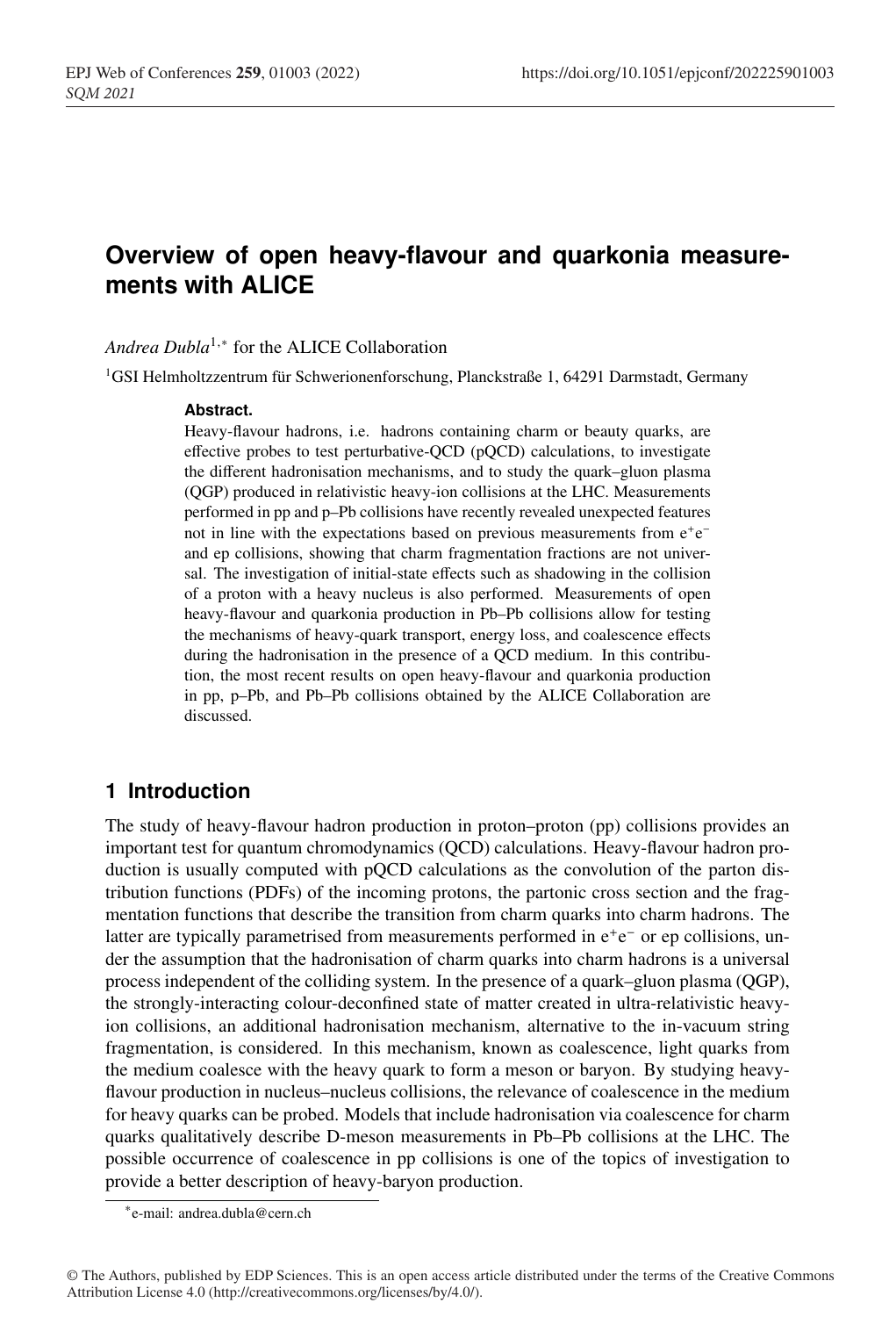## <sup>39</sup> **2 Charm production and fragmentation in pp collisions**

The large data samples collected during Run 2 of the LHC at  $\sqrt{s}$  = 5.02 and 13 TeV allowed ALICE to measure the vast majority of charm quarks produced at midrapidity in the <sup>42</sup> proton-proton (pp) collisions by reconstructing the decays of the ground-state charm hadrons down to very low transverse momenta  $(p_T)$ , i.e. all charm-meson species  $(D^0, D^+, D_s^+$  [1]) and charm-baryon species ( $\Lambda_c^+$  [2],  $\Xi_c^{0,+}$  [3, 4] and  $\Omega_c^0$ ). The ratios of different hadron species as function of the transverse momentum  $p<sub>T</sub>$  help to study heavy flavour hadronisation. Both the prompt and non-prompt (coming from B-hadron decays) meson-to-meson yield ratios of D mesons are compatible with pQCD calculations  $[5–7]$  using fragmentation fractions extracted from e<sup>+</sup>e<sup>−</sup> collision data. Such calculations, however, significantly underpredict all <sup>49</sup> the measured baryon-to-meson yield ratios, indicating that the fragmentation fractions are not universal. The  $\Lambda_c^+ / D^0$  ratio in pp collisions, reported in the left panel of Fig. 1, shows a clear decrease with increasing  $p<sub>T</sub>$  and it is better described by models with an extension of colour <sup>52</sup> reconnection beyond the leading colour approximation [8], models relying on hadronisation <sup>53</sup> via coalescence [9, 10], or statistical hadronisation models with an augmented set of baryon states predicted by the relativistic quark model  $(RQM)$  [11]. Measurements of the heavier charm-strange baryons  $\Xi_c^{0,+}$  and  $\Omega_c^0$  pose further important constraints to charm-quark hadronisation models. For the  $\Omega_c^0$  the absolute branching ratio (BR) of the decay channel  $\Omega_c^0 \to \Omega^{\pm} \pi^{\mp}$  is not measured, hence only the BR multiplied with the cross section is reported. The yield ratios of these charm baryons to the  $D^0$ -meson one are presented in the middle and right panel of Fig. 1, and compared to predictions from the same models that describe the  $\Lambda_c^+/\rm{D}^0$  ratio. For the  $\Xi_c^{0,+}/\rm{D}^0$  and  $\rm{BR} \times \Omega_c^0/\rm{D}^0$  all calculations, except the Catania model [10], which gets closer to the data and relies on hadronisation via coalescence, are underpredicting the measured ratios, hinting to an even stronger enhancement for charm-strange baryons. The predictions tuned on measurements in  $e^+e^-$  collisions underestimate all three baryon-<sup>64</sup> to-meson yield ratios [12], providing further evidence that different processes are involved in charm hadronisation for elementary and hadronic collisions. These new charm-baryon <sup>66</sup> measurements provide important constraints to models of charm-quark hadronisation in pp collisions, being, in particular, sensitive to the description of charm-strange baryon produc-<sup>68</sup> tion in the colour reconnection approach, and to the possible contribution of coalescence to charm-quark hadronisation in pp collisions.



**Figure 1.** Left panel: The  $\Lambda_c^+ / D^0$  ratio measured in pp collisions at  $\sqrt{s} = 5.02$  TeV [2]. Middle panel: The  $\Xi_c^0/D^0$  and  $\Xi_c^+/D^0$  ratios as a function of  $p_T$  in pp collisions at  $\sqrt{s} = 13$  TeV [4]. Right panel: The BR  $\times \Omega_c^0/D^0$  as a function of  $p_T$  in pp collisions at  $\sqrt{s} = 13$  TeV. All yield ratios are compared to theoretical model calculations.

The charm fragmentation fractions,  $f(c \rightarrow H_c)$  (shown in the left panel of Fig. 2), which represent the probabilities of a charm quark to hadronise into a given charm hadron, were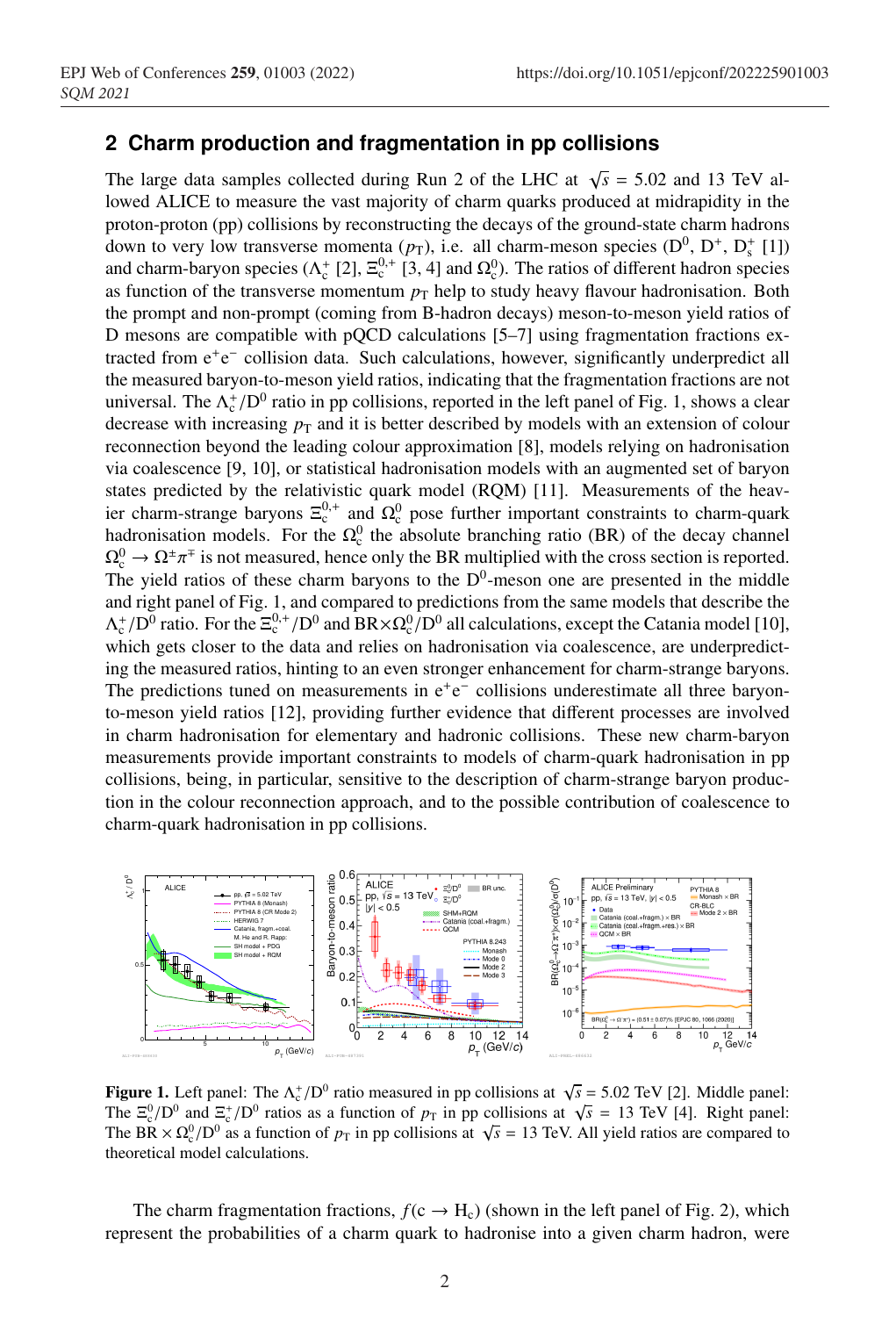<sup>72</sup> measured for the first time including baryon species at midrapidity in pp collisions at the LHC and are observed to be different from the ones measured in  $e^+e^-$  and ep collisions, showing evidence that the assumption of universality (collision-system independence) of charm-to-hadron fragmentation is not valid [13]. The charm quarks hadronize into baryons almost 40% of the time, which is four times more often than what was measured at colliders with electron beams. The fragmentation fraction for the  $\Xi_c^0$  was measured for the first time in any collision system. The  $c\bar{c}$  production cross section per unit of rapidity at midrapidity  $(d\sigma^{c\bar{c}}/dy|_{y|<0.5})$  was calculated by summing the cross sections of all measured ground-state charm hadrons ( $D^0$ ,  $D^+$ ,  $D_s^+$ ,  $\Lambda_c^+$ , and  $\Xi_c^0$  and their charge conjugates). The contribution of the  $\Xi_c^0$  was multiplied by a factor of two, in order to account for the contribution of the  $\Xi_c^+$ . The resulting  $c\bar{c}$  cross section per unit of rapidity at midrapidity is  $d\sigma^{c\bar{c}}/dy|_{|y|<0.5} = 1165 \pm 44(\text{stat})^{+134}_{-101}(\text{syst}) \mu b$ . This measurement was done for the first time in hadronic collisions at the LHC including the charm baryon states [13]. The newly measured fragmentation fractions at midrapidity in pp collisions at  $\sqrt{s} = 5.02$  TeV allowed the recomputation of the charm production cross sections per unit of rapidity at midrapidity in pp collisions at  $\sqrt{s}$  = 2.76 and 7 TeV. The charm cross sections were obtained by scaling the  $p_T$ -integrated  $D^0$ -meson cross section for the relative fragmentation fraction of a charm quark into a D<sup>0</sup> meson. The updated cc cross sections at  $\sqrt{s} = 2.76$  and 7 TeV are about 40% higher than the previously published results, reflecting the differences in the fragmentation into charm baryons with respect to those measured in  $e^+e^-$  and pp collisions. In the right panel of Fig. 2, the measured cc production cross sections per unit of rapidity at midrapidity are compared with FONLL [5] and NNLO [14, 15] predictions as a function of the collision energy. The cc cross sections measured at midrapidity at the LHC lies at the upper edge of the theoretical pQCD calculations. The measurements described above not only provide constraints to pQCD calculations but are also important as references for the investigation of the charm-quark interaction with the medium created in heavy-ion collisions.



Figure 2. Left panel: Charm-quark fragmentation fractions into charm hadrons measured in pp collisions at  $\sqrt{s}$  = 5.02 TeV in comparison with experimental measurements performed in e<sup>+</sup>e<sup>−</sup> and in ep collisions [13]. Right panel: Charm production cross section at midrapidity per unit of rapidity as a function of the collision energy. The FONLL and NNLO calculations are also shown [5, 14, 15].

### <sup>98</sup> **3 Radial flow, hadronisation, and shadowing in p–Pb collisions**

Additional investigations on the charm hadronisation measuring charm baryon production are carried out in p–Pb collisions at  $\sqrt{s_{NN}}$  = 5.02 TeV [2]. The  $\Lambda_c^+ / D^0$  yield ratio as a function of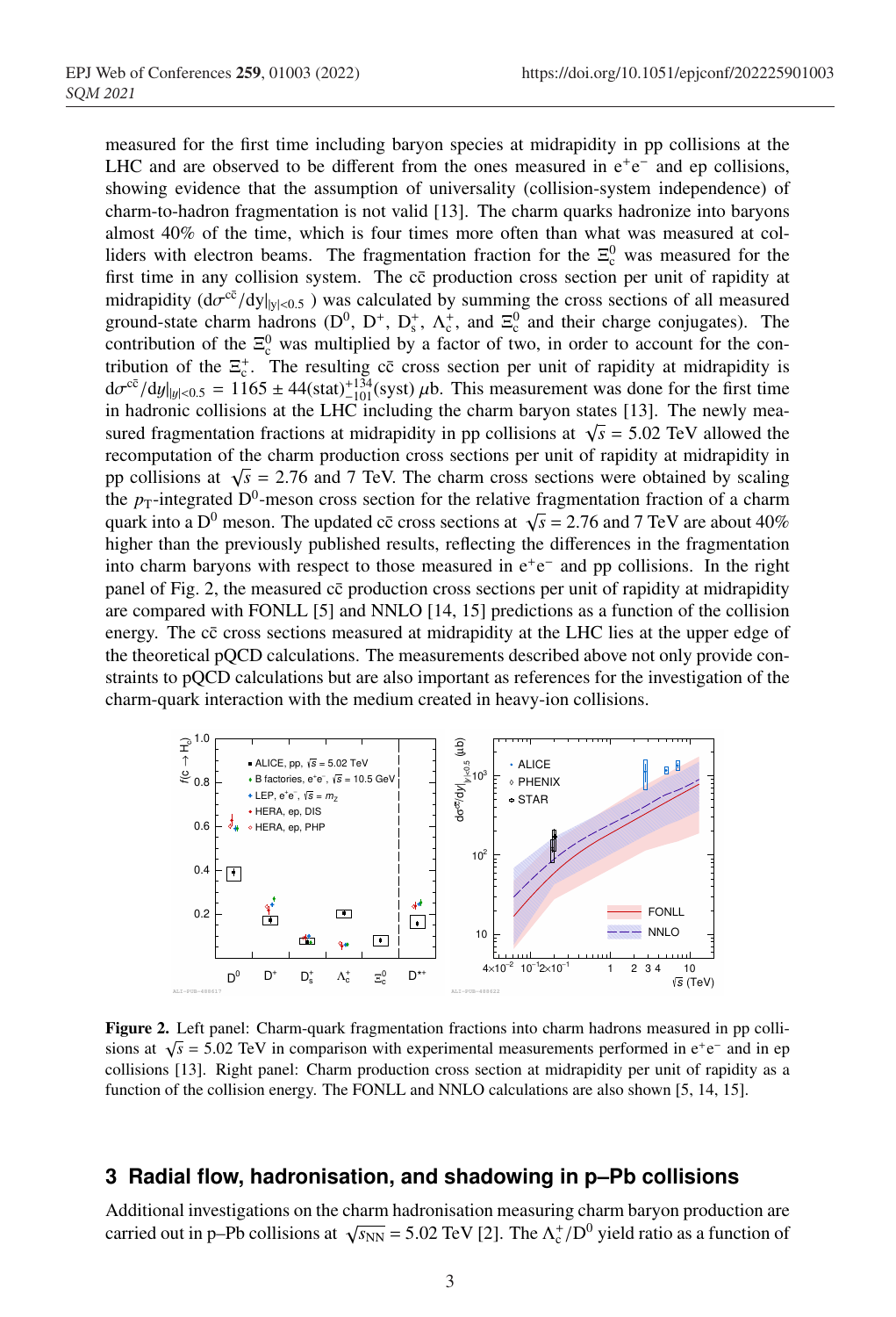$p_T$  in pp and p–Pb collisions is shown in the left panel of Fig. 3. For the first time at the LHC the  $\Lambda_c^+$  has been measured down to  $p_T = 0$ . A clear decreasing trend with increasing  $p_T$  is seen in p–Pb collisions for  $p_T > 2 \text{ GeV}/c$ . The ratios measured in pp and p–Pb collisions are qualitatively consistent with each other, although a larger  $\Lambda_c^+/D^0$  ratio in  $3 < p_T < 8$  GeV/*c* and a lower ratio in  $1 < p_T < 2$  GeV/*c* are measured in p–Pb collisions with respect to pp <sup>106</sup> collisions suggesting the presence of possible radial flow effect or of a further modification of <sup>107</sup> the hadronisation mechanism in p–Pb collisions. In order to further investigate these effects and to study also cold nuclear matter effects (CNM), the nuclear modification factor  $(R_{\text{pPb}})$ was measured (right panel of Fig. 3). For  $p_T < 2 \text{ GeV/c}$  an  $R_{\text{nPh}}$  lower than unity is measured with a significance of  $2.6\sigma$ , which provides a hint for a suppression of the yield in p–Pb with respect to pp collisions [2]. The suppression is described by model calculations that include modification of the parton distribution function in Pb nuclei (shadowing). For  $p_T >$ 2 GeV/*c* the  $R_{\text{pPb}}$  is systematically above unity, with a maximum deviation from  $R_{\text{pPb}} = 1$ reaching  $2.2\sigma$  for  $5 < p_T < 6$  GeV/*c*. The indication that  $\Lambda_c^+$  production is suppressed at low  $p_T$  and enhanced at mid  $p_T$  in p–Pb collisions with respect to pp collisions could also be <sup>116</sup> seen as possible radial flow effects present in p–Pb collisions. The current precision of the measurement is not sufficient to draw conclusions on the role of different CNM effects and the possible presence of final-state effects, like the radial flow.



Figure 3. Left panel: The  $\Lambda_c^+ / D^0$  yield ratio as a function of  $p_T$  measured in pp and in p–Pb collisions  $\sqrt{s_{NN}}$  = 5.02 TeV. Right panel: *R*<sub>pPb</sub> of prompt  $\Lambda_c^+$  baryons in p–Pb collisions at  $\sqrt{s_{NN}}$  = 5.02 TeV as a function of  $p_T$  compared to D-meson  $R_{pPb}$  (left) and to model expectations (right) [2].

Recent measurements of inclusive, prompt, and non-prompt  $J/\psi$  production in p–Pb collisions at a nucleon–nucleon centre-of-mass energy of  $\sqrt{s_{NN}}$  = 5.02 TeV provide additional information on the role of CNM effects [16]. The  $J/\psi$  mesons are reconstructed in the dielectron decay channel at midrapidity down to a transverse momentum  $p_T = 0$ . Non-prompt  $J/\psi$  mesons, which originate from the decay of beauty hadrons, are separated from promptly produced J/ $\psi$  on a statistical basis for  $p_T > 1$  GeV/*c*. In the left panel of Fig. 4, the  $R_{\text{pPb}}$  of prompt J/ $\psi$  is reported as a function of  $p<sub>T</sub>$  in comparison with ATLAS results [17]. Given also the relatively small fraction of  $J/\psi$  from b-hadron decays for  $p_T < 14$  GeV/*c*, the  $R_{\text{pPb}}$ of prompt  $J/\psi$  is comparable with that of the inclusive  $J/\psi$ . As shown in the left panel of Fig. 4, both trends indicate that the suppression observed at midrapidity is a low- $p<sub>T</sub>$  effect, concentrated at  $p_T < 3$  GeV/*c*. The measurements are compared with results from model predictions which embed different CNM effects into prompt  $J/\psi$  production [18]. A calculation including the effects of coherent energy loss [19], with or without the introduction of nuclear shadowing effects according to EPS09 nPDF, provides a fairly good description of the measurements. The measured value of the  $p_T$ -integrated  $R_{\text{pPb}}$  of non-prompt J/ $\psi$  (shown in the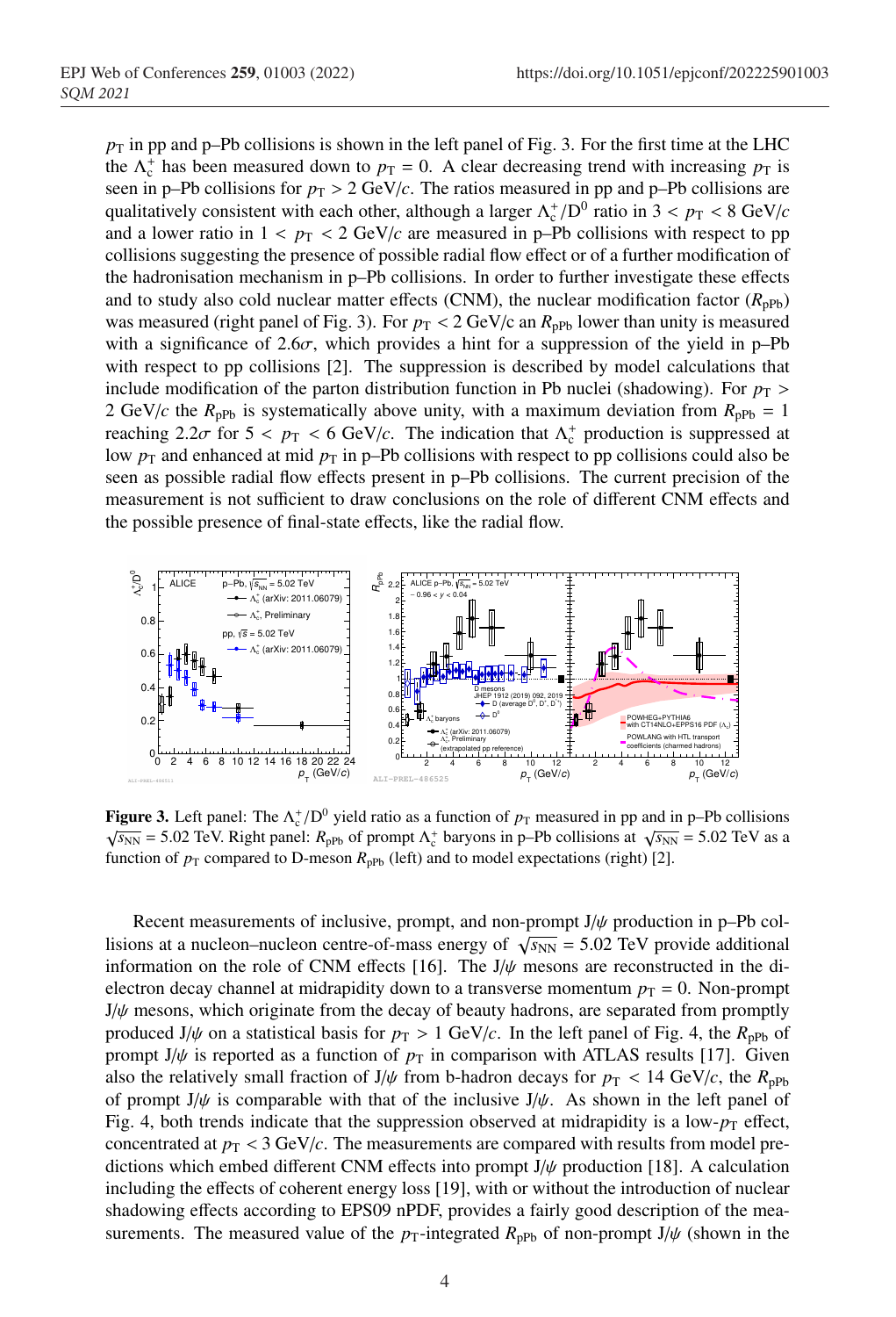right panel of Fig. 4) is  $0.79 \pm 0.11$  (stat.)±0.13 (syst.)<sup>+0.01</sup>(extr.), suggesting the presence of nuclear effects also for the non-prompt component. Within uncertainties, the measurements are compatible with those of the LHCb collaboration [20] at both forward and backward rapidity. All charmonium measurements reported here are in agreement with the mild degree of suppression predicted by models employing nPDFs.



**Figure 4.** Left panel:  $R_{\text{pPb}}$  of prompt J/ $\psi$  as a function of  $p_{\text{T}}$  along with that of inclusive J/ $\psi$  at midrapidity. Right panel: Nuclear modification factor  $R_{\text{pPb}}$  of non-prompt J/ $\psi$  as a function of rapidity [16].

#### <sup>139</sup> **4 Charm and beauty production in heavy-ion collisions**

The  $\Lambda_c^+/\mathrm{D}^0$  yield ratio in central Pb–Pb collisions at  $\sqrt{s_{\mathrm{NN}}}$  = 5.02 TeV extends the study of the hadronisation properties of charm baryons to the extreme conditions realized in central Pb–Pb collisions. This ratio is larger than the one measured in pp collisions in the interval 4  $p_T < 8$  GeV/*c*. Figure 5 shows the *p*<sub>T</sub>-differential  $\Lambda_c^+ / D^0$  yield ratio measured in central collisions compared to three different theoretical predictions: Catania [21], TAMU [22], and the GSI/Hd+BW statistical hadronisation model [23]. Theoretical calculations that model the charm-quark transport in the QGP and include hadronisation via both coalescence and fragmentation processes describe the data.

The production of non-prompt  $D^0$  and  $D_s^+$  mesons from b-hadron decays was measured at midrapidity ( $|y| < 0.5$ ) in Pb–Pb collisions at  $\sqrt{s_{NN}} = 5.02$  TeV. The  $R_{AA}$  of non-prompt  $D_s^+$  is measured in the range  $2 < p_T < 36$  GeV/*c*. A significant suppression up to a factor of about three is observed for  $p_T > 5$  GeV/*c* in the 10% most central collisions. The data are described by models that include both collisional and radiative processes in the calculation of <sup>153</sup> beauty quark in-medium energy loss and quark coalescence as a hadronisation mechanism. A higher  $R_{AA}$  for non-prompt  $D_s^+$  mesons than for prompt  $D_s^+$  mesons is measured at  $p_T >$ <sup>155</sup> 3 GeV/*c*. This is expected by models in which beauty quarks lose less energy than charm quarks in the QGP medium because of their larger mass. In the right panel of Fig. 5, the  $R_{AA}$ of non-prompt  $D_s^+$  mesons was divided by that of non-prompt  $D^0$  mesons and compared with the same ratio from the TAMU model [22]. The  $R_{AA}$  for non-prompt  $D_s^+$  mesons is expected to be higher than the one of non-prompt  $D^0$  mesons due to the enhanced production of  $B^0_s$ mesons in heavy-ion collisions in case of beauty-quark hadronisation via coalescence. The data are in agreement with the TAMU predictions within the uncertainties.

Further studies on the evolution of heavy-flavour hadronisation across collision systems, including studies as a function of the event multiplicity for rare baryons, will be done in future LHC runs.